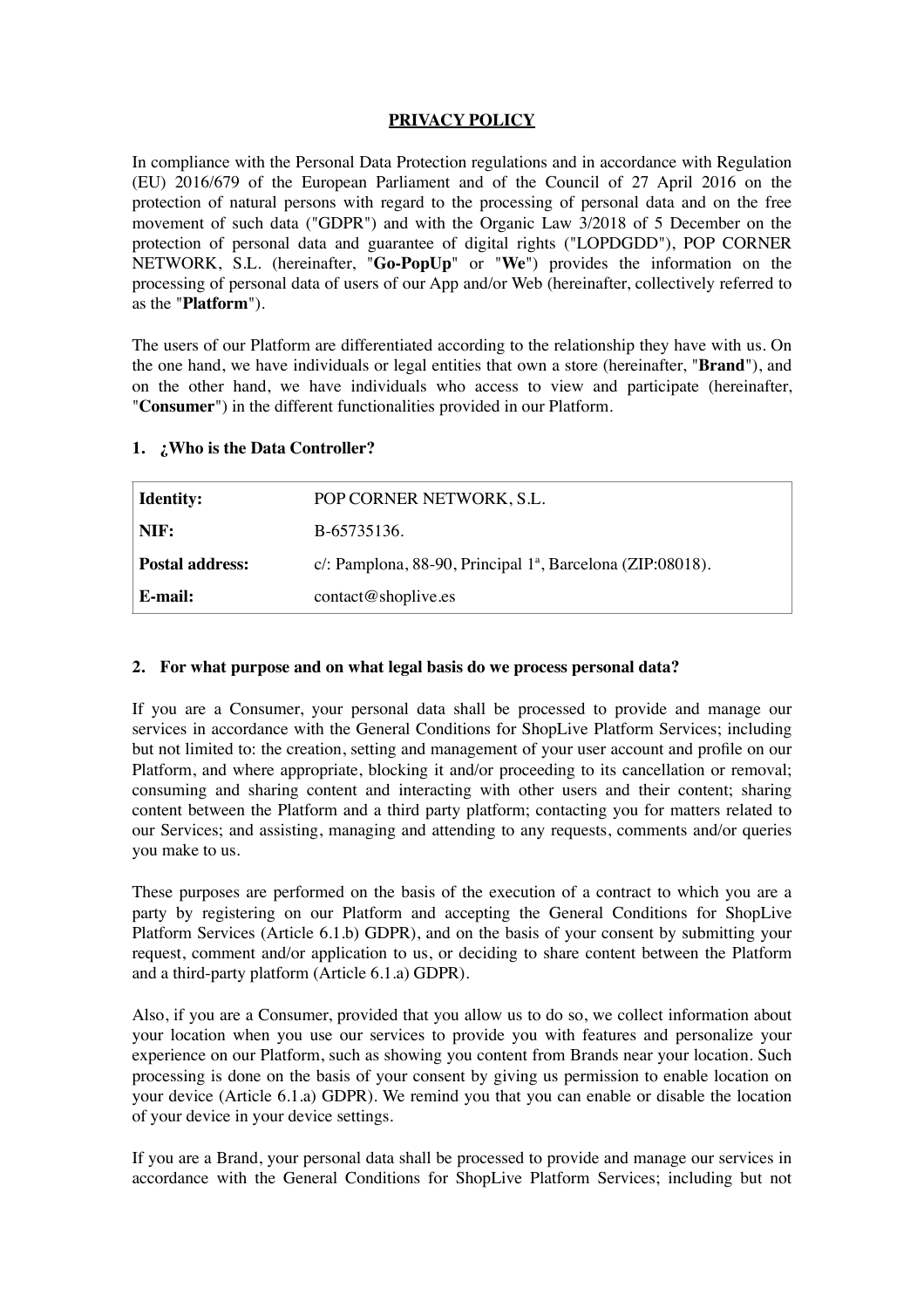limited to: assistance and management, billing, notifications related to the provision of services, the creation, setting and management of your user account and profile on our Platform, and where appropriate, blocking it and/or proceeding to its cancellation or removal; sharing content and interacting with other users and their content; sharing content between the Platform and a third party platform; contacting you for matters related to our Services, and assisting, managing and attending to possible requests, comments and/or queries you make to us.

These purposes are performed on the basis of the execution of a contract to which you are a party by registering on our Platform and accepting the General Conditions for ShopLive Platform Services (Article 6.1.b) GDPR), and on the basis of your consent by submitting your request, comment and/or application to us, or deciding to share content between the Platform and a third-party platform (Article 6.1.a) GDPR).

Regardless of whether you are a Brand or a Consumer, as a user of our Platform, your personal data shall be processed for the following purposes and on the following legal basis:

• Provided that we have a legal basis to do so, we shall keep you informed of new developments in our products and services through our newsletter or other means you have provided us with (telephone, email, SMS and/or messaging systems, among others).

**Legal basis**: Processing is carried out on the basis of consent (article 21.1 of Law 34/2002, of 11 July, services of the society of information and electronic commerce - "LSSICE"-, and Article 6.1.a) GDPR) and/or the legal authorization provided for in article 21.2 of the LSSICE.

• If you have consented, we may send you push notifications and/or local notifications.

**Legal basis**: The processing is carried out on the basis of consent to activate this functionality on your device (article 21.1 of LSSICE, and Article 6.1.a) GDPR). We remind you that you can manage and/or deactivate notifications by modifying the settings of your own device.

Send you surveys related to the degree of satisfaction and operation of our Platform in order to improve the quality of our services.

**Legal basis:** The processing is carried out on the basis of the legitimate interest of Go-PopUp (Article 6.1.f) GDPR) to know the opinion of our users on the use of our Platform and to better understand the quality of our services and improve them. In the case of surveys of a commercial nature, the processing of data is carried out on the basis of consent, which Go-PopUp would ask you at the appropriate time (Article 6.1.a) GDPR).

• To comply with our legal obligations, possible judicial resolutions and other decisions determined by the authorities. Including the communication of personal data to law enforcement agencies, whenever we have suspicions or indications of an action that may constitute a criminal offense.

**Legal basis:** The processing of personal data for these purposes is carried out on the basis of compliance with the legal obligations of Go-PopUp (Article 6.1.c) GDPR).

• To ensure the security of our services, preventing and detecting possible security incidents, fraud and other crimes.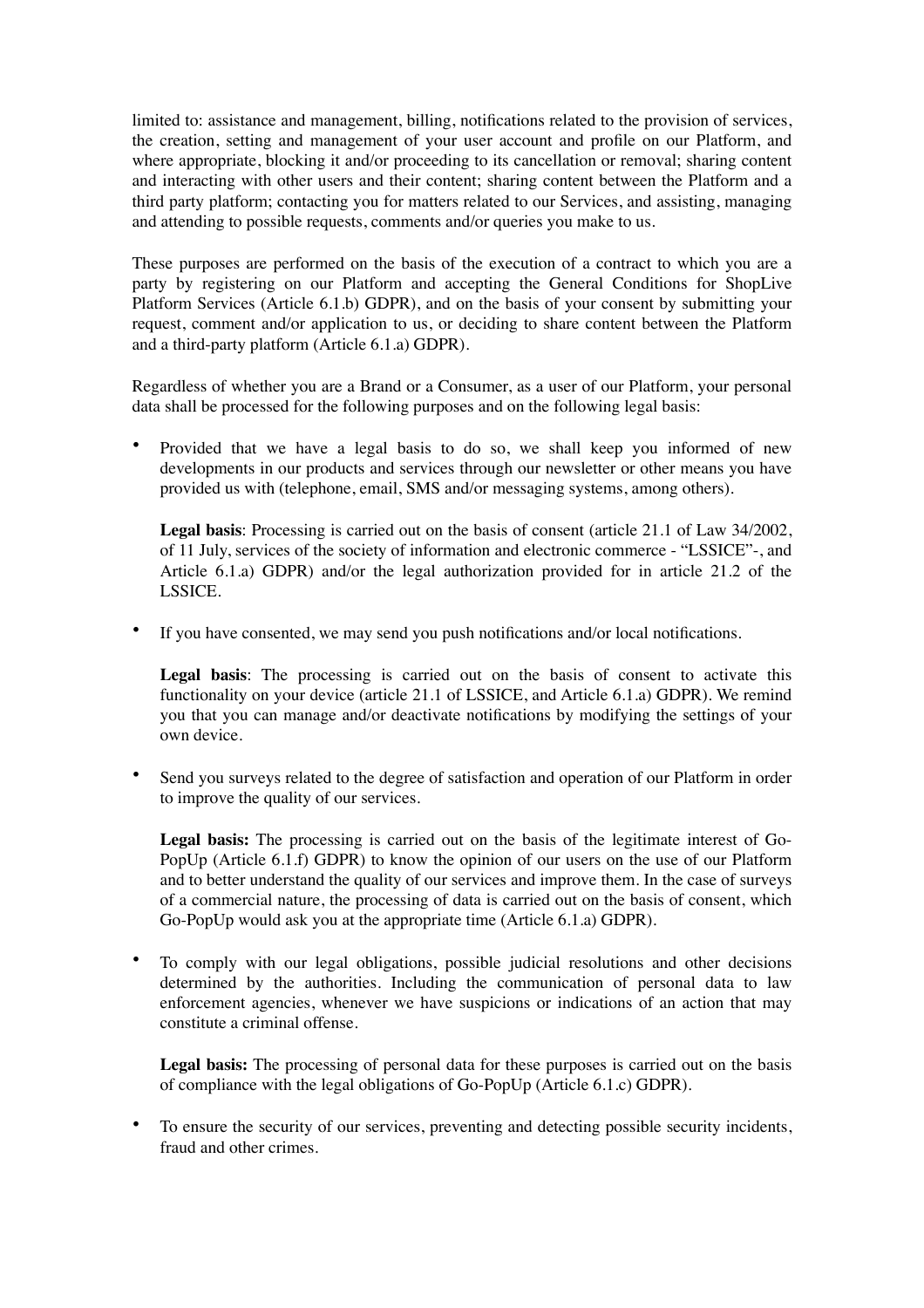**Legal basis**: The processing is carried out for the satisfaction of our legitimate interest, which is to ensure and improve the security of our service (Article 6.1.f) GDPR).

• Perform statistical analysis and reports for the purpose of knowing the performance and needs of our services, in order to improve the development and offer new solutions.

**Legal basis:** The processing is carried out for the satisfaction of Go-PopUp's legitimate interest, which is to manage and improve our products and services (article 6.1.f) of the GDPR).

If you have not registered as a user on our Platform, but you contact us through the form provided to contact us and request information about our services or make inquiries, your personal information shall be processed in order to assist, manage and respond to any requests, comments and / or inquiries you make. The processing is done on your consent to contact us through the form provided or other contact channel enabled (Article 6.1.a) GDPR).

#### **3. How long will we keep the personal data?**

We will process personal data as long as you keep your user active and once unsubscribed data shall be kept for the time necessary for the exercise or defense against possible claims and to comply with legal obligations that may have arisen.

The personal data processed on the basis of the consent given shall be kept until the withdrawal of consent, and once withdrawn, in some cases, we may keep them for the time necessary for the formulation, exercise or defense of claims, requirements, responsibilities and legal and/or contractual obligations, always being properly blocked.

#### **4. To which recipients may the data be disclosed?**

Depending on the purposes for which the personal information is collected, personal data may be accessed by the following third parties:

- Public Administrations, Agencies and/or Competent Authorities and, the relevant law enforcement agencies, in assumptions that there is a requirement, a legal obligation or we consider that there are sufficient indications and/or suspicions to be in front of an illicit or criminal offense;
- Partners and third-party service providers who process information as data processors. With all our suppliers, the corresponding data processing agreement has been signed in accordance with the personal data protection regulations;
- Employees and/or collaborators authorized by Go-PopUp, always subject to the applicable data protection regulations;
- If you are a Consumer, your personal data (email address and interests you have included in your profile) may be communicated to the Brands using our Platform, provided that you have consented to share your personal information with the given Brand.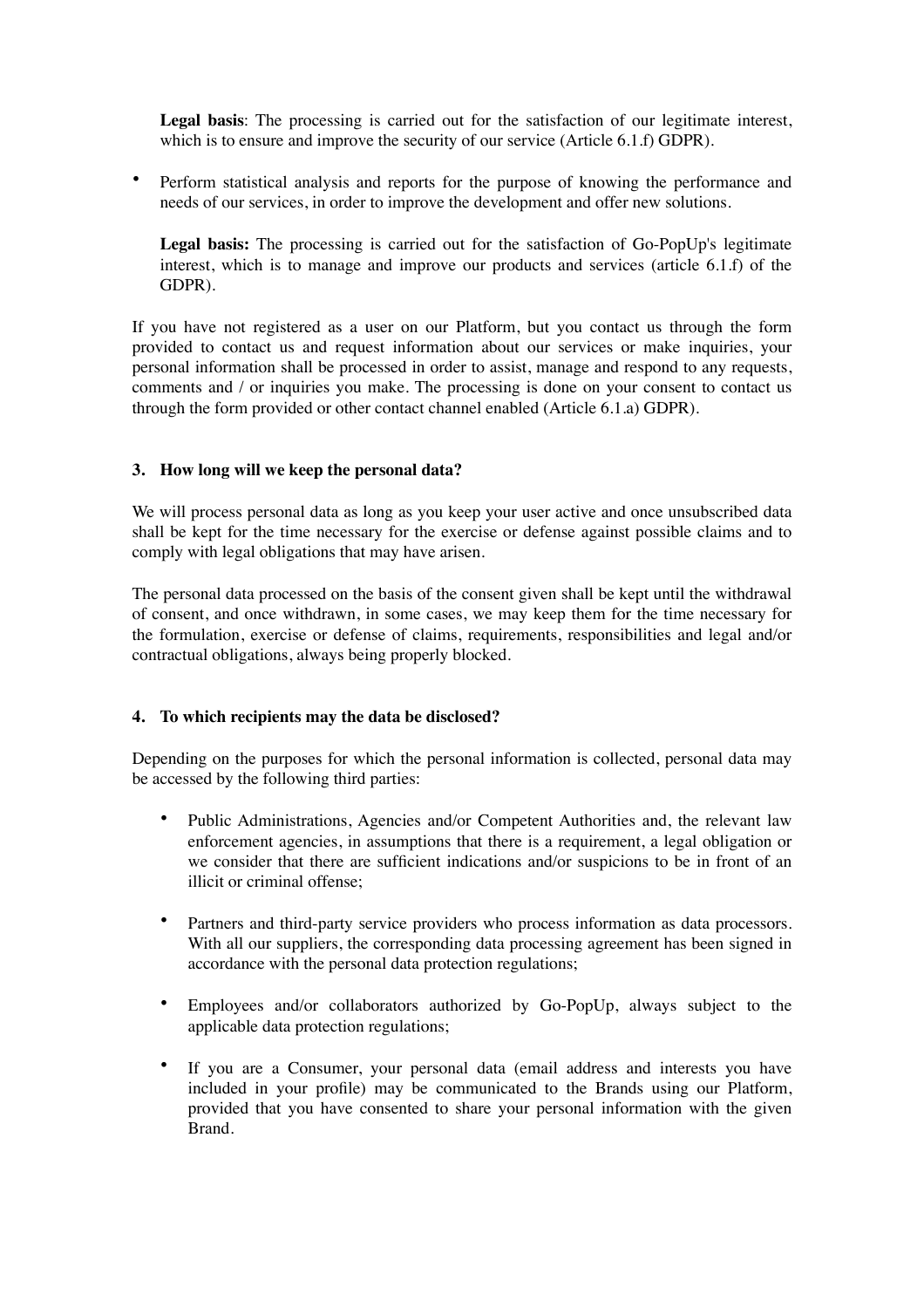Remember that when you decide to follow a Store on our Platform, we will ask for your consent to share your personal information with the Brand whose Store you want to follow. Once you follow the Store, your personal data shall be processed by the Brand under its responsibility, and Go-PopUp is not responsible for the Brand's processing of your personal data. Please refer to the Brand's privacy policy for information about the processing of your personal data.

Go-PopUp does not transfer personal data to countries outside the European Economic Area. However, if it were to do so, we would ensure adequate protection of personal data by using the safeguards permitted by law, in particular the use of the standard contractual clauses approved by the European Commission.

## **5. What are the rights when you provide us personal data?**

If we process your data, you should know that your rights are:

- Right to request access to personal data: you can ask if we are processing your data, and if so, access them,
- Right to request rectification if the data is inaccurate, or complete the data we have incomplete.
- Right to request the erasure of your data.
- Right to request the restriction of processing: in this case, we will only keep your information for the exercise or defense of claims.
- Right to object to the processing: we will stop processing personal data, with the exception that they should continue to be processed for legitimate reasons or for the exercise or defense of possible claims.
- Right to data portability: if you want your data to be processed by another data controller, we will facilitate the transfer of your data to the new controller, where technically possible.
- Right not to be subject to a decision based solely on the automated processing of your personal data.

If you have given us your consent for any specific purpose, you may withdraw it at any time, without affecting the lawfulness of the processing based on the consent prior to the withdrawal.

To exercise your rights, you may contact us by sending an email to [shoplive@contact.es](mailto:shoplive@contact.es) or in writing to the postal address listed in paragraph 1 of this policy.

Whenever you consider it appropriate you can lodge a complaint with the competent authority, in this case, the Spanish Data Protection Agency [\(https://www.aepd.es](https://www.aepd.es)).

#### **6. How did we collect personal data?**